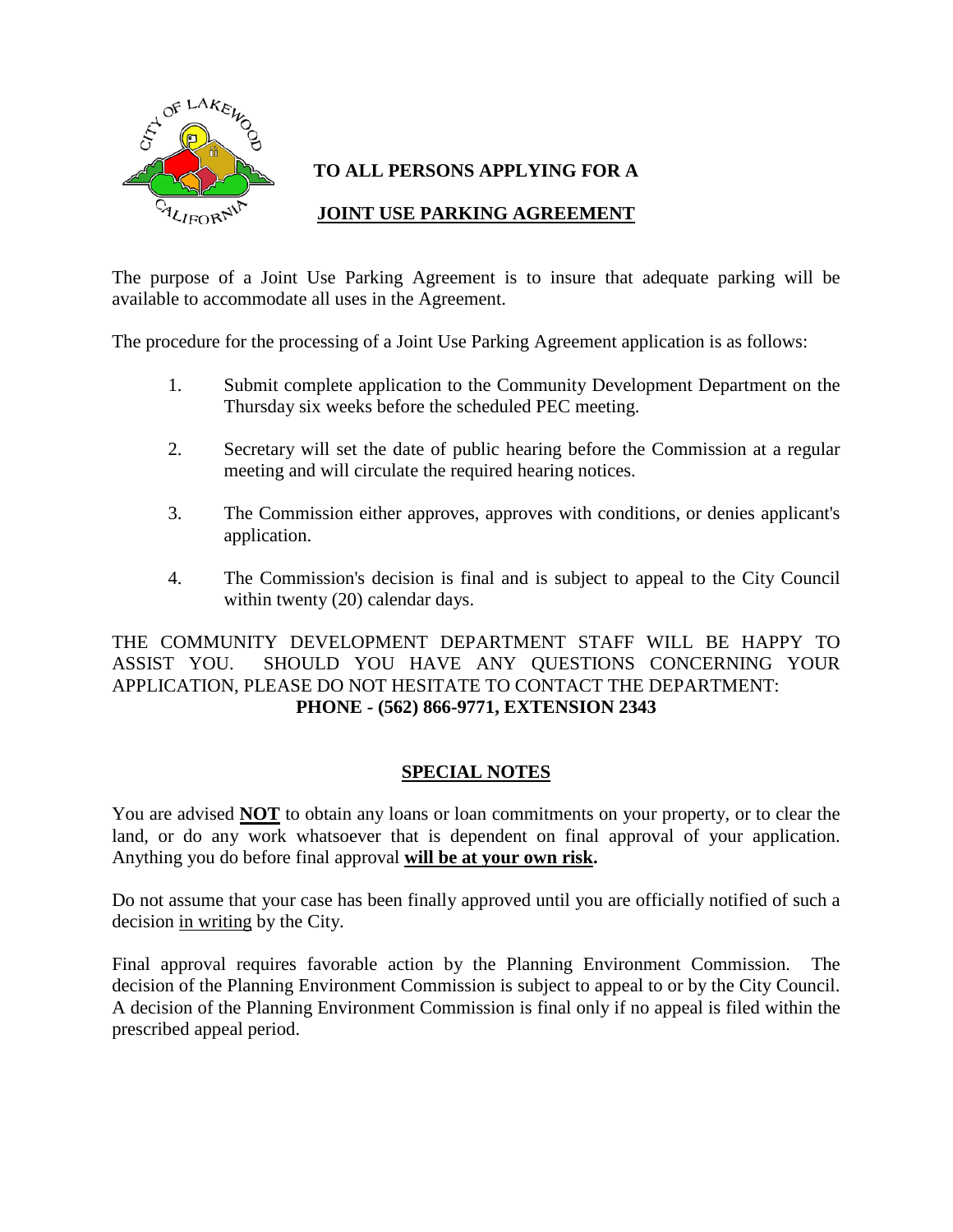Also, bear in mind that final approval alone may not be enough. **READ** the notice of the decision and the **RESOLUTION** of the Planning Environment Commission on which the decision is based.

It is necessary that you comply with **ALL** the conditions as set forth therein before the final approval takes effect.

COMMUNITY DEVELOPMENT DEPARTMENT CITY OF LAKEWOOD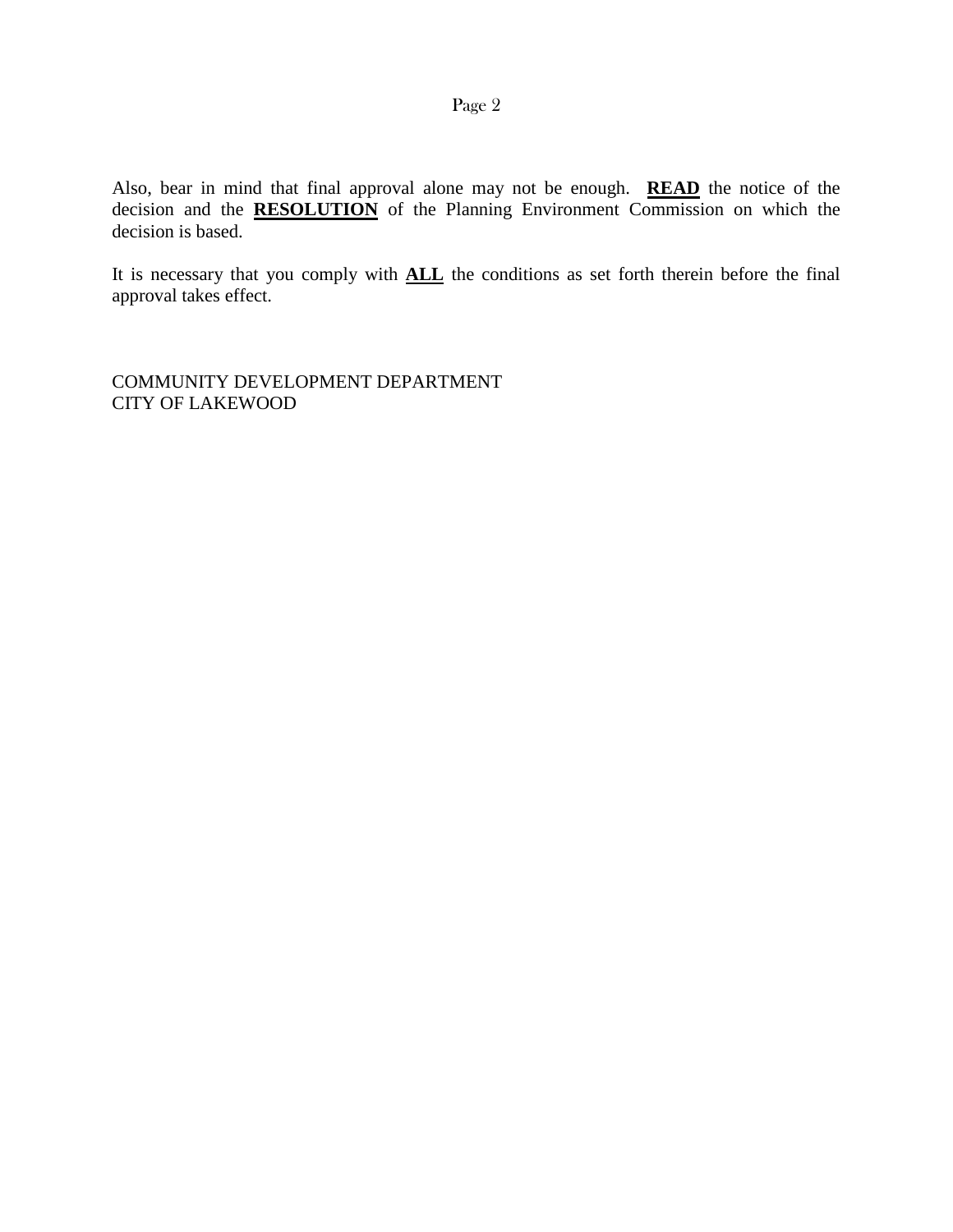Page 3

# CITY OF LAKEWOOD

## **Joint Use Parking Agreement**

### **APPLICATION INSTRUCTIONS**

### A COMPLETED APPLICATION MUST INCLUDE:

### **1. A FILING FEE OF \$775.00**

## **2. FEE FOR NEGATIVE DECLARATION (IF APPLICABLE) - \$600.00**

 A \$75.00 check payable to the Registrar-Recorder/County Clerk for posting on the Notice of Intent

 A \$75.00 check payable to the Registrar-Recorder/County Clerk for posting on the Notice of Determination

### **3. APPLICATION FORM**

## 4**. PLOT PLAN AND FLOOR PLAN(10 COPIES EACH)**

Plot plans and floor plans (if required) should be drawn to a scale of not less than 1/16" equals one (1) foot. Clearly show all buildings, walls, parking, landscaping and subsurface utilities so located or proposed to be located on the property; the height, size, and shape for each; and distance from all property lines. All plans must be accurately drawn and completely dimensioned. **Required copies must be folded to fit inside a legal size folder. Rolled plans will not be accepted.**

# 5**. PICTURE(S) OF THE SITE AND ANY ADDITIONAL EXHIBITS APPLICANT MAY WISH TO PRESENT.**

- 6**. LIST OF ALL USES ON THE SUBJECT SITE INCLUDING NAMES OF BUSINESSES, DAYS AND HOURS OF OPERATION AND SQUARE FOOTAGE OF EACH TENANT SPACE. INCLUDE THE NUMBER OF SEATS IN EXISTING AND PROPOSED RESTAURANTS.**
- 7**. WRITTEN AUTHORIZATION FROM THE PROPERTY OWNER AT THE SUBJECT PROPERTY (SEE ATTACHED CONSENT FORM).**
- 8**. PROOF OF OWNERSHIP OF THE PROPERTY(IES) INVOLVED. (SUCH AS A COPY OF THE DEED OR TITLE REPORT).**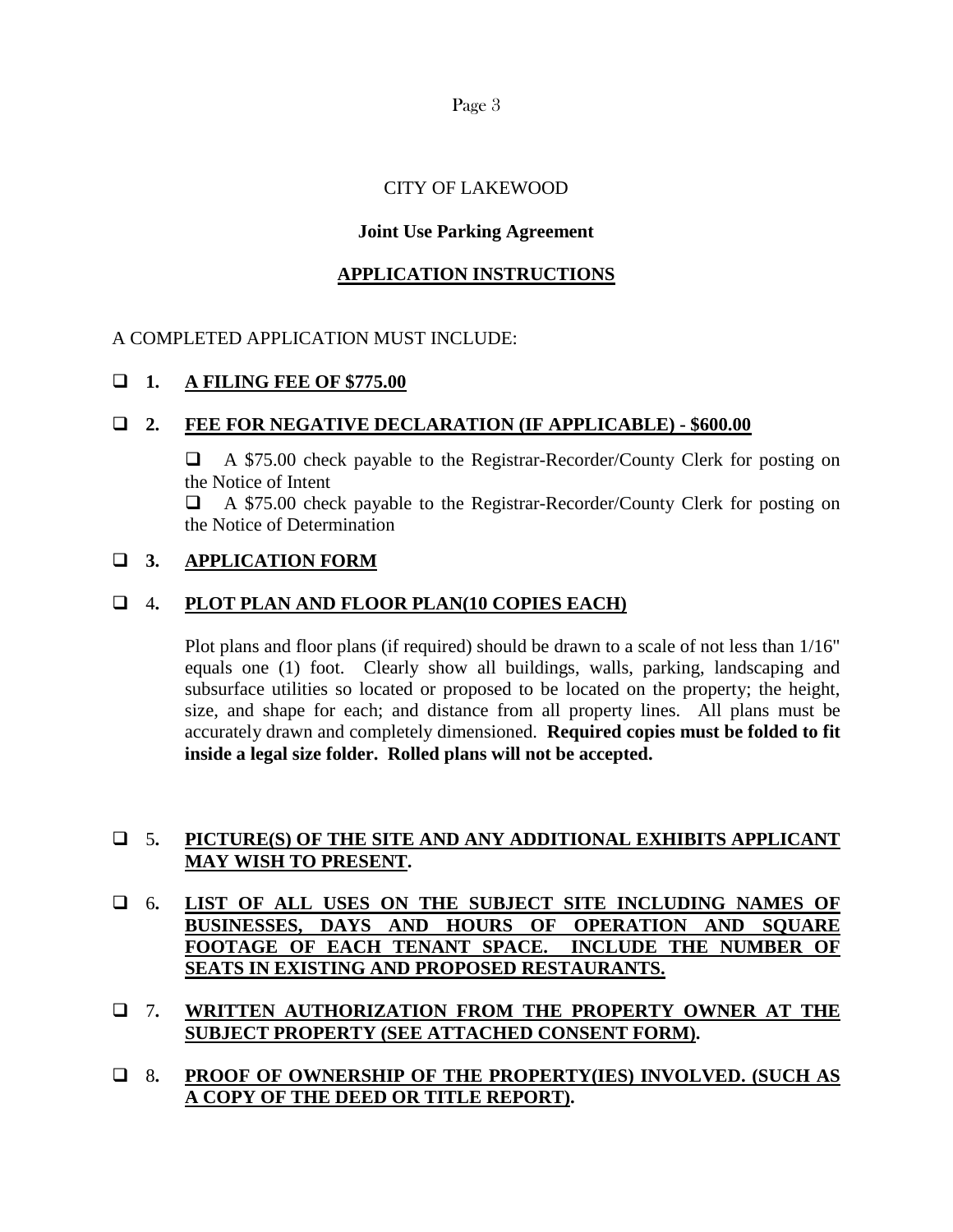|--|--|

## CITY OF LAKEWOOD

# **J O I N T U S E P A R K I N G A G R E E M E N T**

| 1.                                                                                                                                                             |                                                                                                                                                                                                                                |          |  |  |
|----------------------------------------------------------------------------------------------------------------------------------------------------------------|--------------------------------------------------------------------------------------------------------------------------------------------------------------------------------------------------------------------------------|----------|--|--|
|                                                                                                                                                                | ADDRESS CONSERVED AND RESERVED ON A SERIES AND RESERVED ON A SERIES OF STREET OF STREET AND RESERVED ON A SERIES OF STREET OF STREET AND RESERVED ON A SERIES OF STREET OF STREET AND RESPONDING OF STREET AND RESPONDING ON A |          |  |  |
|                                                                                                                                                                |                                                                                                                                                                                                                                | ZIP CODE |  |  |
| 2.                                                                                                                                                             | PROPERTY OWNER                                                                                                                                                                                                                 |          |  |  |
|                                                                                                                                                                |                                                                                                                                                                                                                                |          |  |  |
|                                                                                                                                                                | TELEPHONE ZIP CODE                                                                                                                                                                                                             |          |  |  |
| 3.                                                                                                                                                             |                                                                                                                                                                                                                                |          |  |  |
|                                                                                                                                                                |                                                                                                                                                                                                                                |          |  |  |
|                                                                                                                                                                | TELEPHONE PRODUCED AND THE CONTROL CONTROL CONTROL CONTROL CONTROL CONTROL CONTROL CONTROL CONTROL CONTROL CONTROL CONTROL CONTROL CONTROL CONTROL CONTROL CONTROL CONTROL CONTROL CONTROL CONTROL CONTROL CONTROL CONTROL CON | ZIP CODE |  |  |
| $\overline{4}$ .                                                                                                                                               | SITE ADDRESS                                                                                                                                                                                                                   |          |  |  |
| 5.                                                                                                                                                             |                                                                                                                                                                                                                                |          |  |  |
| 6.                                                                                                                                                             | LEGAL DESCRIPTION<br>(Lot and Tract Number)                                                                                                                                                                                    |          |  |  |
| 7.                                                                                                                                                             | THE ABOVE DESCRIBED PROPERTY WAS ACQUIRED BY APPLICANT/OWNER                                                                                                                                                                   |          |  |  |
|                                                                                                                                                                | Date                                                                                                                                                                                                                           |          |  |  |
| What original deed restrictions, if any, concerning type of improvements permitted were<br>placed on the property involved? Give date said restrictions expire |                                                                                                                                                                                                                                |          |  |  |
|                                                                                                                                                                |                                                                                                                                                                                                                                |          |  |  |

(You may attach a copy of the original printed restrictions in answer to this question after properly underscoring those features governing the type and class of uses permitted thereby.)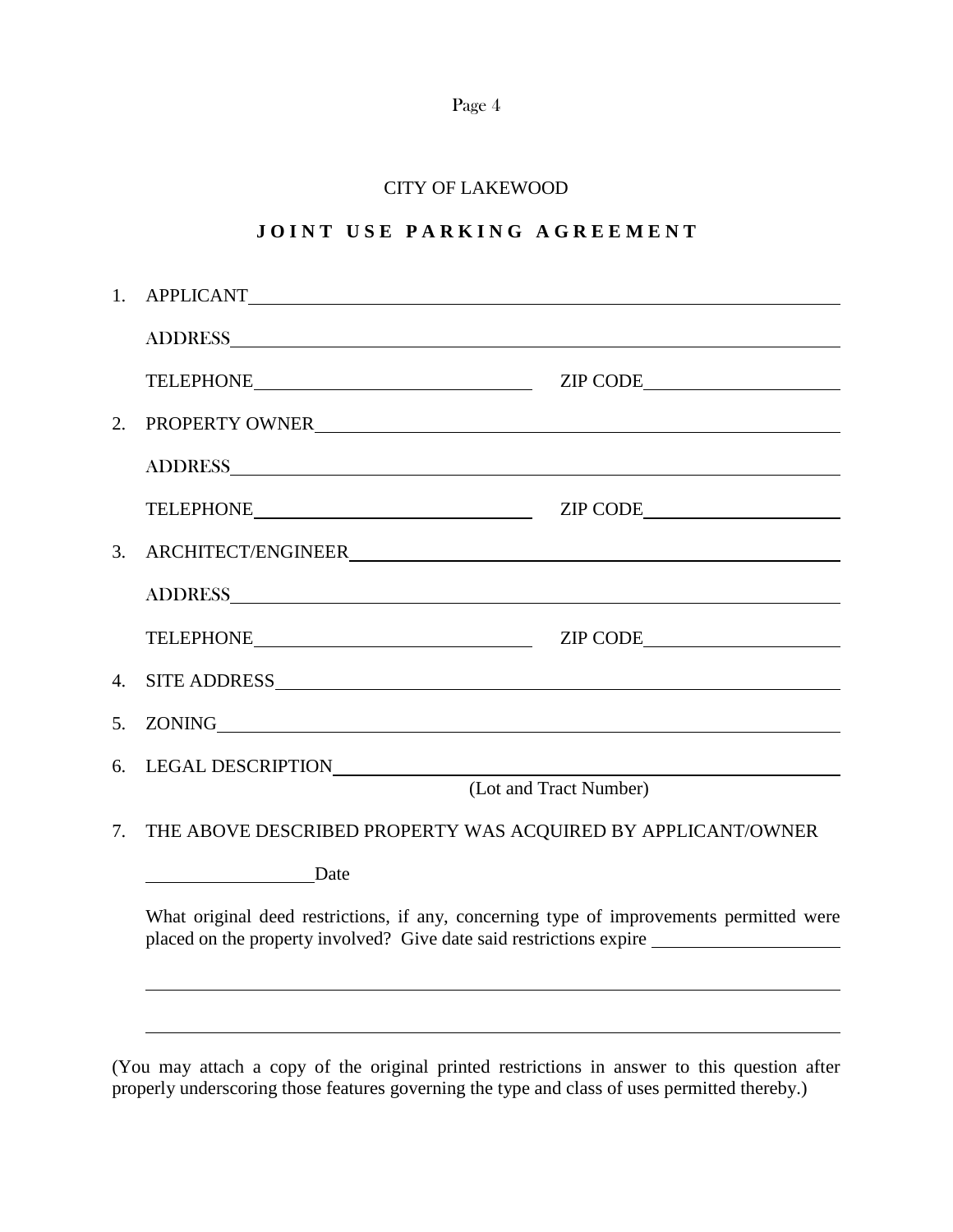Page 5

| 8. | PROPOSED USE                                                                                                          |  |  |  |
|----|-----------------------------------------------------------------------------------------------------------------------|--|--|--|
|    |                                                                                                                       |  |  |  |
|    |                                                                                                                       |  |  |  |
|    |                                                                                                                       |  |  |  |
|    | 9. NAME OF BUSINESS (if applicable)                                                                                   |  |  |  |
|    | <u> 1989 - Johann Stoff, amerikansk politiker (d. 1989)</u>                                                           |  |  |  |
|    | 10. NATURE OF BUSINESS                                                                                                |  |  |  |
|    |                                                                                                                       |  |  |  |
|    |                                                                                                                       |  |  |  |
|    | <u> 1989 - Johann Stoff, deutscher Stoffen und der Stoffen und der Stoffen und der Stoffen und der Stoffen und de</u> |  |  |  |
|    |                                                                                                                       |  |  |  |
|    |                                                                                                                       |  |  |  |
|    |                                                                                                                       |  |  |  |
|    |                                                                                                                       |  |  |  |
|    |                                                                                                                       |  |  |  |
|    |                                                                                                                       |  |  |  |
|    |                                                                                                                       |  |  |  |
|    | ,我们也不会有什么。""我们的人,我们也不会有什么?""我们的人,我们也不会有什么?""我们的人,我们也不会有什么?""我们的人,我们也不会有什么?""我们的人                                      |  |  |  |
|    |                                                                                                                       |  |  |  |
|    |                                                                                                                       |  |  |  |
|    |                                                                                                                       |  |  |  |
|    |                                                                                                                       |  |  |  |
|    |                                                                                                                       |  |  |  |
|    |                                                                                                                       |  |  |  |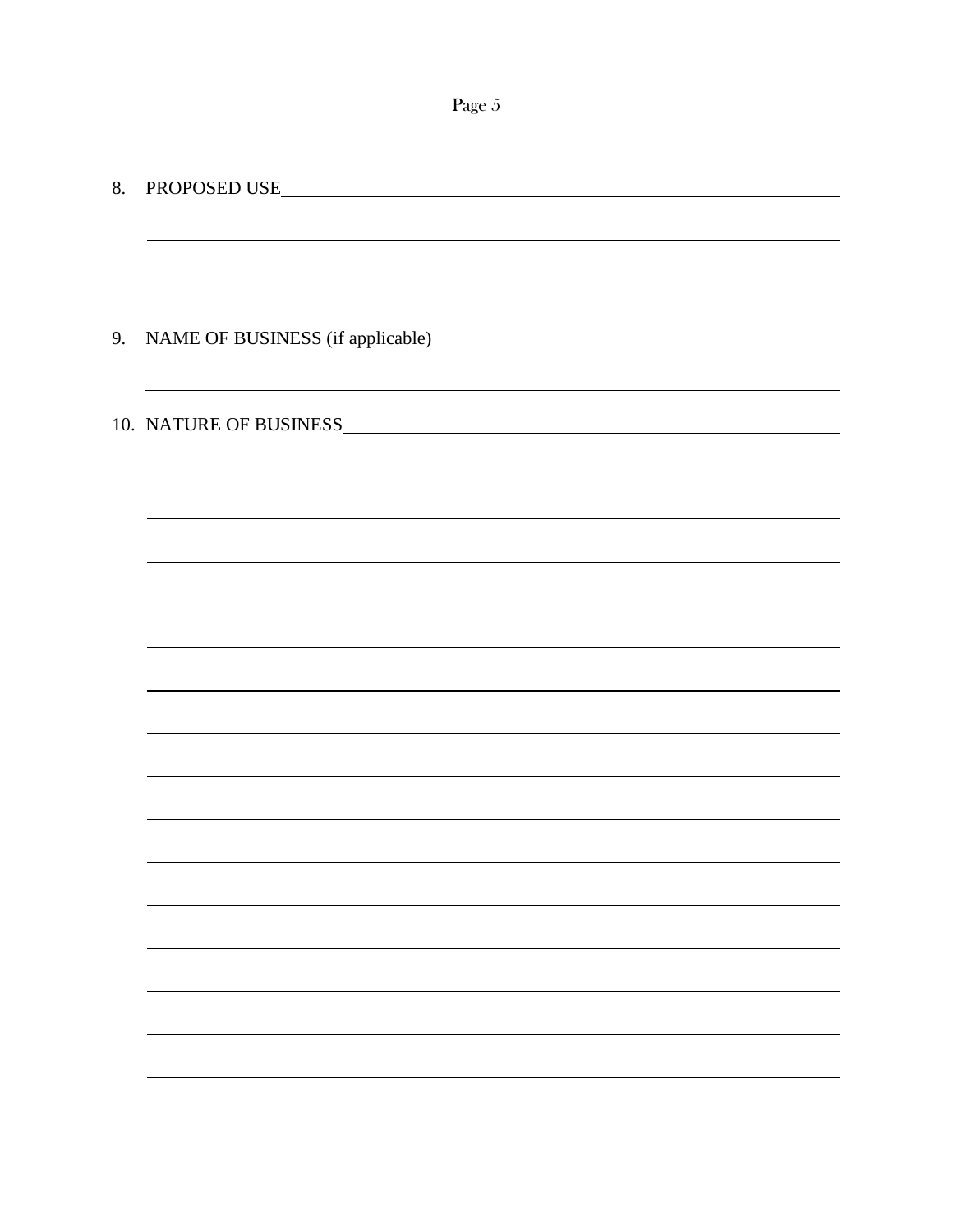Page 6

### CITY OF LAKEWOOD

#### DEPARTMENT OF COMMUNITY DEVELOPMENT

NOTE: The Code requires that the conditions set forth in the following Sections 1, 2, 3, and 4 below **MUST** be established before a Joint Use Parking Agreement can be granted. (Explain in detail wherein your case conforms to the following requirements.)

### 1. THE SITE FOR THIS PROPOSED USE IS ADEQUATE IN SIZE AND SHAPE -

### EXPLAIN

2. THE SITE HAS SUFFICIENT ACCESS TO STREETS AND HIGHWAYS, AND IS ADEQUATE IN WIDTH AND PAVEMENT TYPE TO CARRY THE QUANTITY AND QUALITY OF TRAFFIC GENERATED BY THE PROPOSED USE – EXPLAIN

### 3. THE PROPOSED USE WILL NOT BE MATERIALLY DETRIMENTAL, NOR HAVE AN ADVERSE EFFECT UPON ADJACENT USES, BUILDINGS, OR STRUCTURES - EXPLAIN

## 4. THE PROPOSED USE WILL NOT BE IN CONFLICT WITH THE GENERAL PLAN OR ANY OF ITS ELEMENTS - EXPLAIN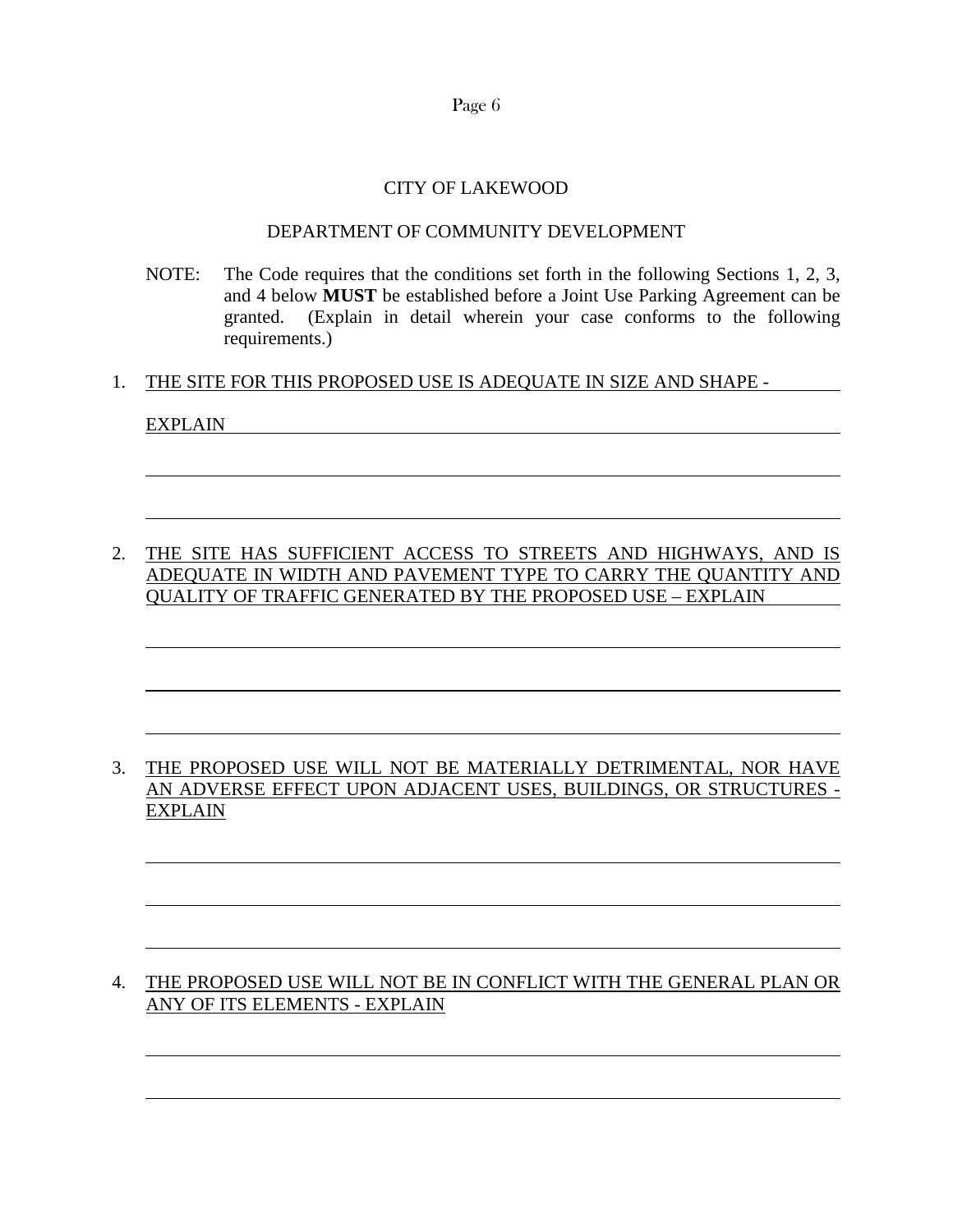# FOR OFFICE USE ONLY

This is to certify that the foregoing application form has been inspected by me. It is thorough and complete and conforms with the provisions of the Lakewood Municipal Code.

| Date Filed      | Agreement No. | Fee Paid |
|-----------------|---------------|----------|
|                 |               |          |
| Date of Hearing |               |          |

By\_\_\_\_\_\_\_\_\_\_\_\_\_\_\_\_\_\_\_\_\_\_\_\_\_\_\_\_\_\_\_\_ Community Development Department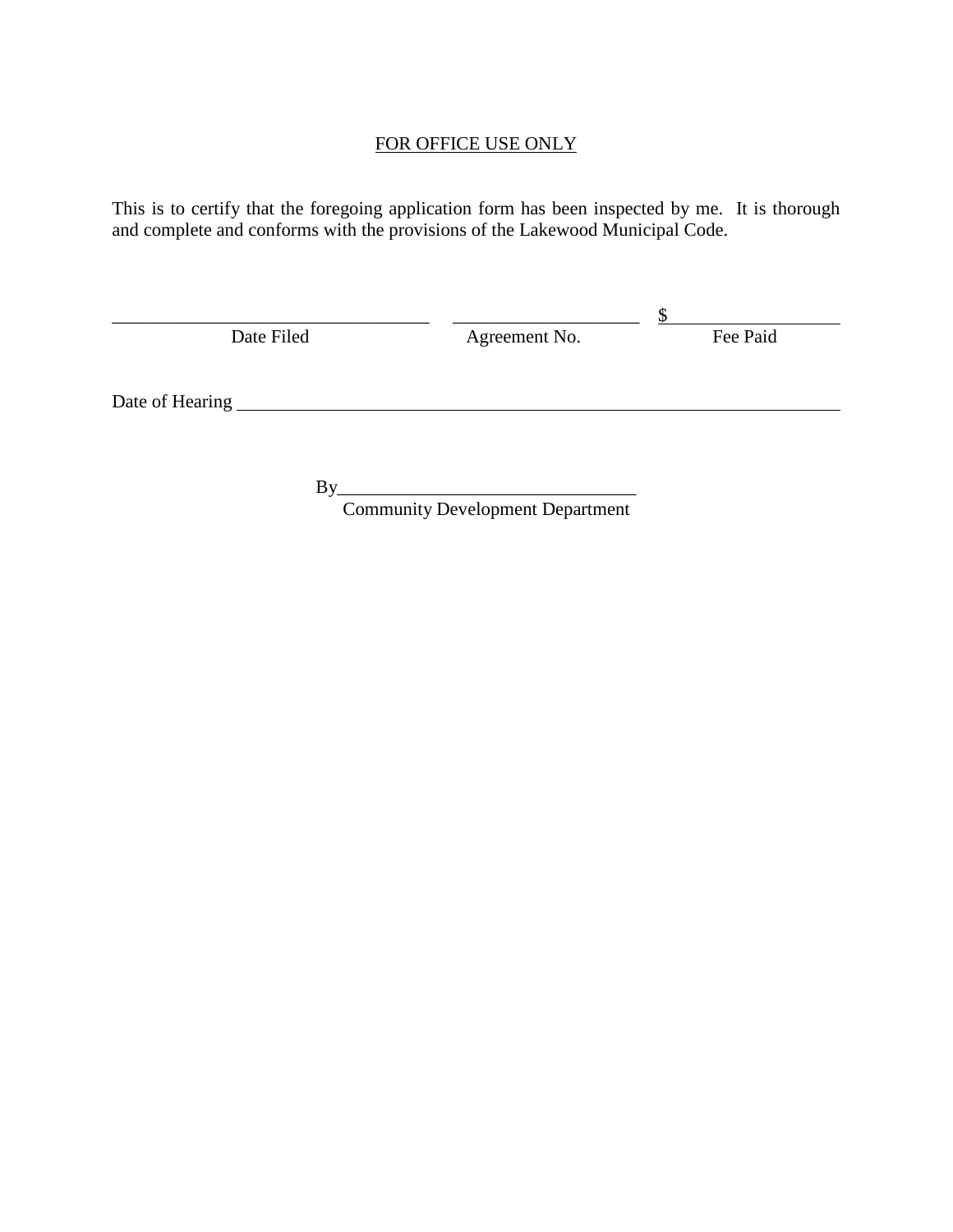#### APPLICANT'S AFFIDAVIT

STATE OF CALIFORNIA (1) CITY OF LAKEWOOD ) ss. COUNTY OF LOS ANGELES )

I am the

(state whether owner, lessee, purchaser or agent)

of the property involved in this application. I have familiarized myself with the requirements of the Zoning Ordinance in this matter. The statements and answers are true to my own knowledge and present the argument in behalf of the application, except as to those matters which are therein stated upon my information or belief, and as to those matters I believe to be true.

I certify and declare under penalty of perjury that the foregoing is true and correct.

Executed on , at

Corporate Name (if any)

Signature

Phone No.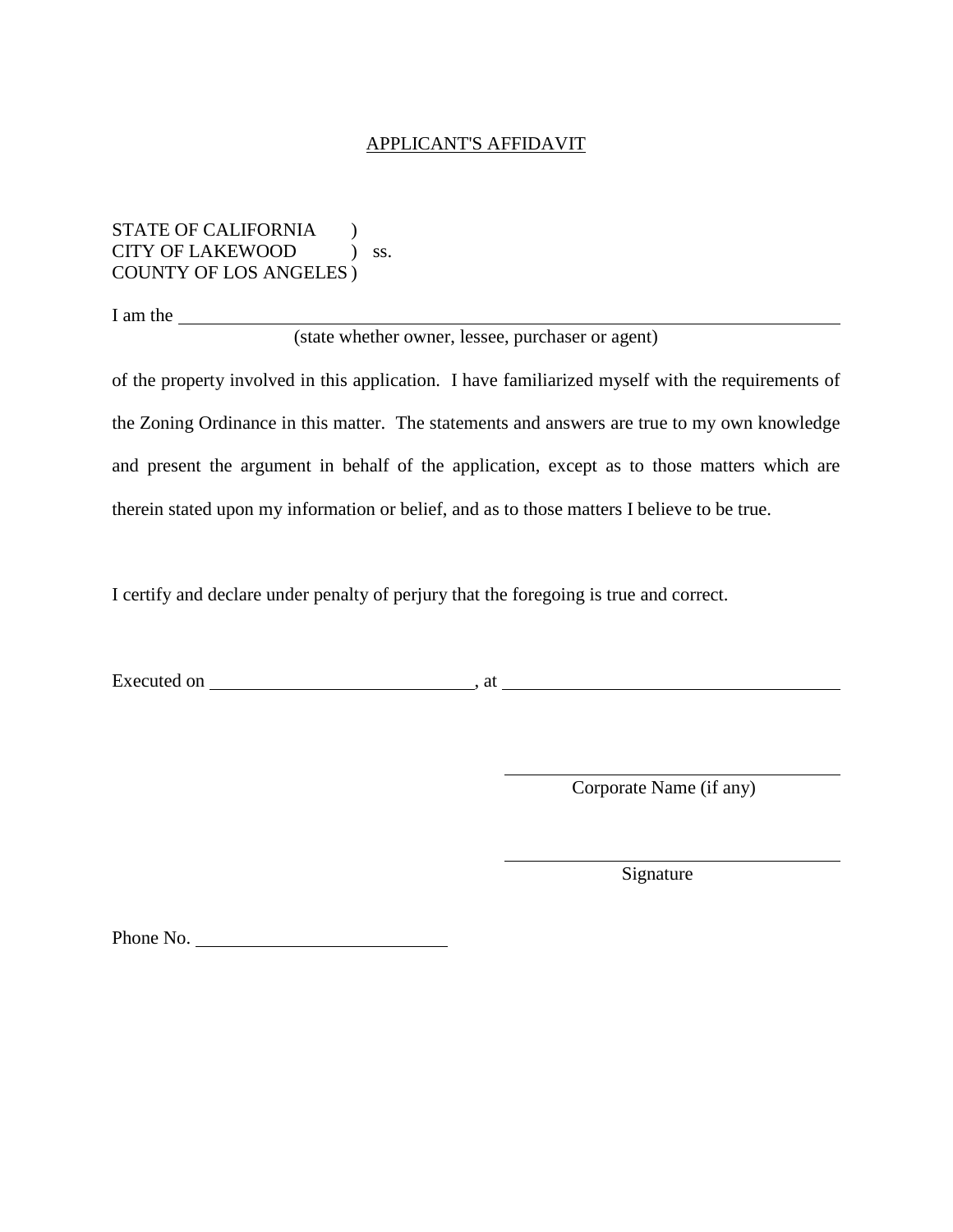# B U S I N E S S I N F O R M A T I O N

A list of all businesses included in the Joint Use Parking Agreement application shall be completed. Information shall include business names, square footage of tenant spaces, if the use is a restaurant use, the number of seats, and hours of operation.

| <b>BUSINESS NAME</b>                                                                                        | <b>STREET ADDRESS</b> | <b>SQUARE FOOTAGE/SEATS</b> | <b>HOURS OF OPERATION</b> |  |  |  |  |
|-------------------------------------------------------------------------------------------------------------|-----------------------|-----------------------------|---------------------------|--|--|--|--|
| Examples:<br><u>1. Dr. K's Chiropractic Care, 1234 Clark Ave, 2,017 Sq. Ft., Mon-Fri 9:00 am - 6:00 p.m</u> |                       |                             |                           |  |  |  |  |
| 2. Lakewood Café, 1236 Clark Ave, 1,500 Sq. Ft. / 40 seats, Sun-Thurs 11:00 a.m.-                           |                       |                             |                           |  |  |  |  |
| <u> 10:00 p.m., Frí - Sat 11:00 a.m.-12:00 a.m.   </u>                                                      |                       |                             |                           |  |  |  |  |
|                                                                                                             |                       |                             |                           |  |  |  |  |
|                                                                                                             |                       |                             |                           |  |  |  |  |
|                                                                                                             |                       |                             |                           |  |  |  |  |
|                                                                                                             |                       |                             |                           |  |  |  |  |
|                                                                                                             |                       |                             |                           |  |  |  |  |
|                                                                                                             |                       |                             |                           |  |  |  |  |
|                                                                                                             |                       |                             |                           |  |  |  |  |
|                                                                                                             |                       |                             |                           |  |  |  |  |
|                                                                                                             |                       |                             |                           |  |  |  |  |
|                                                                                                             |                       |                             |                           |  |  |  |  |
|                                                                                                             |                       |                             |                           |  |  |  |  |
|                                                                                                             |                       |                             |                           |  |  |  |  |
|                                                                                                             |                       |                             |                           |  |  |  |  |
|                                                                                                             |                       |                             |                           |  |  |  |  |
|                                                                                                             |                       |                             |                           |  |  |  |  |
|                                                                                                             |                       |                             |                           |  |  |  |  |
|                                                                                                             |                       |                             |                           |  |  |  |  |
|                                                                                                             |                       |                             |                           |  |  |  |  |
|                                                                                                             |                       |                             |                           |  |  |  |  |
|                                                                                                             |                       |                             |                           |  |  |  |  |
|                                                                                                             |                       |                             |                           |  |  |  |  |
|                                                                                                             |                       |                             |                           |  |  |  |  |
|                                                                                                             |                       |                             |                           |  |  |  |  |
|                                                                                                             |                       |                             |                           |  |  |  |  |
|                                                                                                             |                       |                             |                           |  |  |  |  |
|                                                                                                             |                       |                             |                           |  |  |  |  |